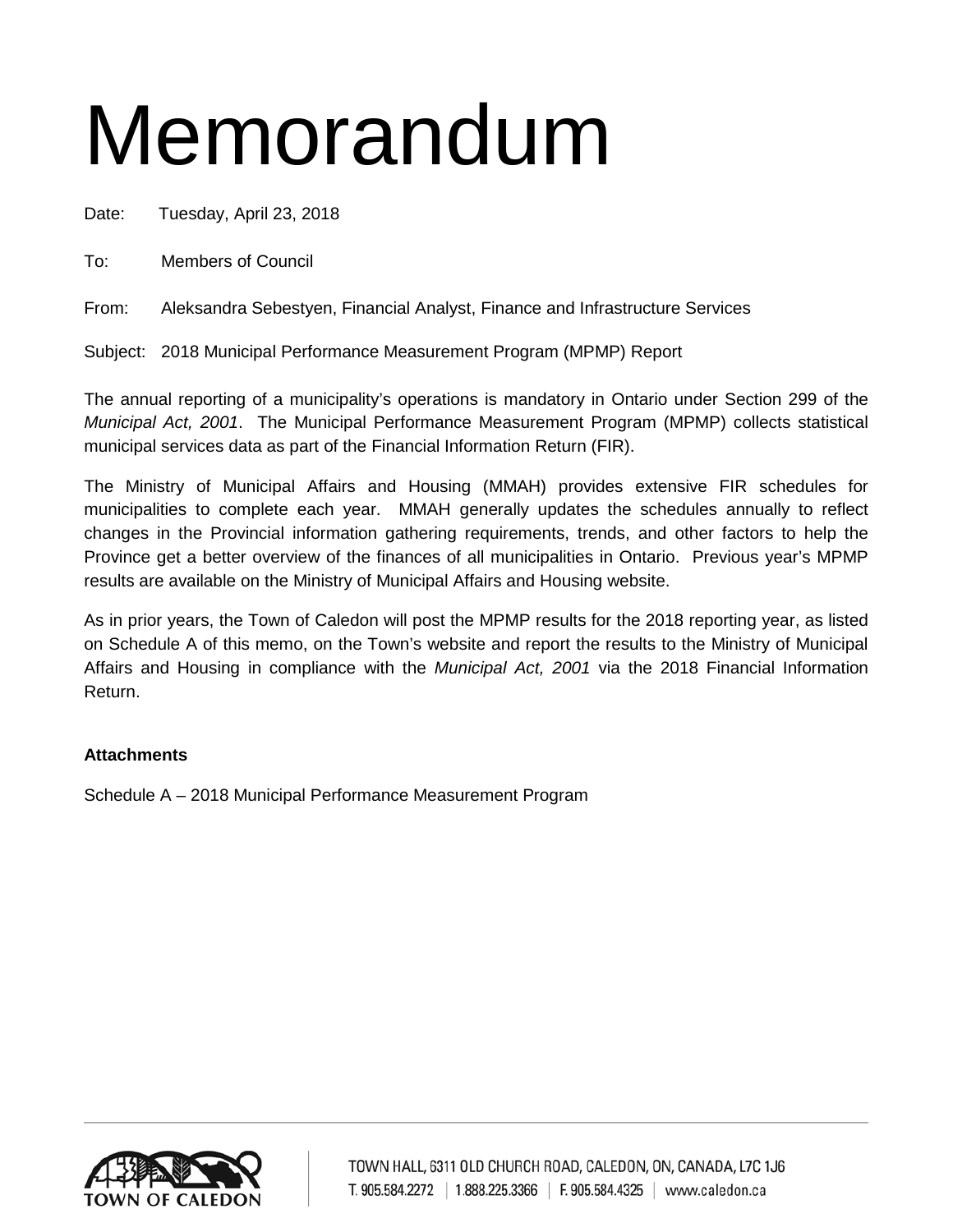

| 2018<br><b>BUILDING SERVICES</b>                                                                                                                                                                                                   |                                                |                                                  | 2017                                                                               |                            |                                                |                                                  |                                                                                    |
|------------------------------------------------------------------------------------------------------------------------------------------------------------------------------------------------------------------------------------|------------------------------------------------|--------------------------------------------------|------------------------------------------------------------------------------------|----------------------------|------------------------------------------------|--------------------------------------------------|------------------------------------------------------------------------------------|
| What method does your municipality use to determine total construction value?                                                                                                                                                      | Applicant's Declared Value                     |                                                  |                                                                                    | Applicant's Declared Value |                                                |                                                  |                                                                                    |
|                                                                                                                                                                                                                                    | \$                                             |                                                  |                                                                                    |                            | \$                                             |                                                  |                                                                                    |
| Total Value of Construction Activity based on permits issued                                                                                                                                                                       | \$309,768,568                                  |                                                  |                                                                                    |                            | \$166,234,381                                  |                                                  |                                                                                    |
|                                                                                                                                                                                                                                    | Number of<br><b>Building Permits</b>           | <b>Total Value of</b><br><b>Building Permits</b> |                                                                                    |                            | Number of<br><b>Building Permits</b>           | <b>Total Value of</b><br><b>Building Permits</b> |                                                                                    |
| <b>Residential properties</b>                                                                                                                                                                                                      | 903                                            | \$217,612,450                                    |                                                                                    |                            | 600                                            | \$100,132,625                                    |                                                                                    |
| Multi-Residential properties                                                                                                                                                                                                       | $\overline{2}$                                 | \$26,790,000                                     |                                                                                    |                            | 3                                              | \$24,642,250                                     |                                                                                    |
| All other property classes                                                                                                                                                                                                         | 173                                            | \$65,366,118                                     |                                                                                    |                            | 129                                            | \$41,459,506                                     |                                                                                    |
|                                                                                                                                                                                                                                    | 1,078                                          | 309,768,568                                      |                                                                                    |                            | 732                                            | \$166,234,381                                    |                                                                                    |
|                                                                                                                                                                                                                                    |                                                |                                                  |                                                                                    |                            |                                                |                                                  |                                                                                    |
| Review of Complete Building Permit Applications: Median number of working days to review a<br>complete building permit application and issue a permit or not issue a permit, and provide all<br>reasons for refusal (by Category): | <b>Median Number of</b><br><b>Working Days</b> |                                                  |                                                                                    |                            | <b>Median Number of</b><br><b>Working Days</b> |                                                  |                                                                                    |
| a) Category 1: Houses (houses not exceeding 3 storeys/600 square metres)<br>Reference: provincial standard is 10 working days                                                                                                      | 10                                             |                                                  |                                                                                    |                            | 9                                              |                                                  |                                                                                    |
| b) Category 2: Small Buildings (small commercial/industrial not exceeding 3 storeys/600 square metres)<br>Reference: provincial standard is 15 working days                                                                        | 14                                             |                                                  |                                                                                    |                            | 13                                             |                                                  |                                                                                    |
| c) Category 3: Large Buildings (large residential/commercial/industrial/institutional)<br>Reference: provincial standard is 20 working days                                                                                        | 18                                             |                                                  |                                                                                    |                            | 19                                             |                                                  |                                                                                    |
| d) Category 4: Complex Buildings (post disaster buildings, including hospitals, power/water,<br>fire/police/EMS), communications<br>Reference: provincial standard is 30 working days                                              | 15                                             |                                                  |                                                                                    |                            | $\mathbf 0$                                    |                                                  |                                                                                    |
|                                                                                                                                                                                                                                    | Number of<br>Complete<br><b>Applications</b>   | Number of<br>Incomplete<br><b>Applications</b>   | <b>Total Number of</b><br><b>Complete and</b><br>Incomplete<br><b>Applications</b> |                            | Number of<br>Complete<br><b>Applications</b>   | Number of<br>Incomplete<br><b>Applications</b>   | <b>Total Number of</b><br><b>Complete and</b><br>Incomplete<br><b>Applications</b> |
| a) Category 1: Houses (houses not exceeding 3 storeys/600 square metres)                                                                                                                                                           | 795                                            | 178                                              | 973                                                                                |                            | 695                                            | 61                                               | 756                                                                                |
| b) Category 2: Small Buildings (small commercial/industrial not exceeding 3 storeys/600 square metres)                                                                                                                             | 34                                             |                                                  | 34                                                                                 |                            | 39                                             | $\overline{2}$                                   | 41                                                                                 |
| c) Category 3: Large Buildings (large residential/commercial/industrial/institutional)                                                                                                                                             | 77                                             | 3                                                | 80                                                                                 |                            | 62                                             | 16                                               | 78                                                                                 |
| d) Category 4: Complex Buildings (post disaster buildings, including hospitals, power/water,<br>fire/police/EMS), communications                                                                                                   |                                                |                                                  |                                                                                    |                            | $\Omega$                                       |                                                  | $\overline{1}$                                                                     |
| Subtotal                                                                                                                                                                                                                           | 907                                            | 181                                              | 1,088                                                                              |                            | 796                                            | 80                                               | 876                                                                                |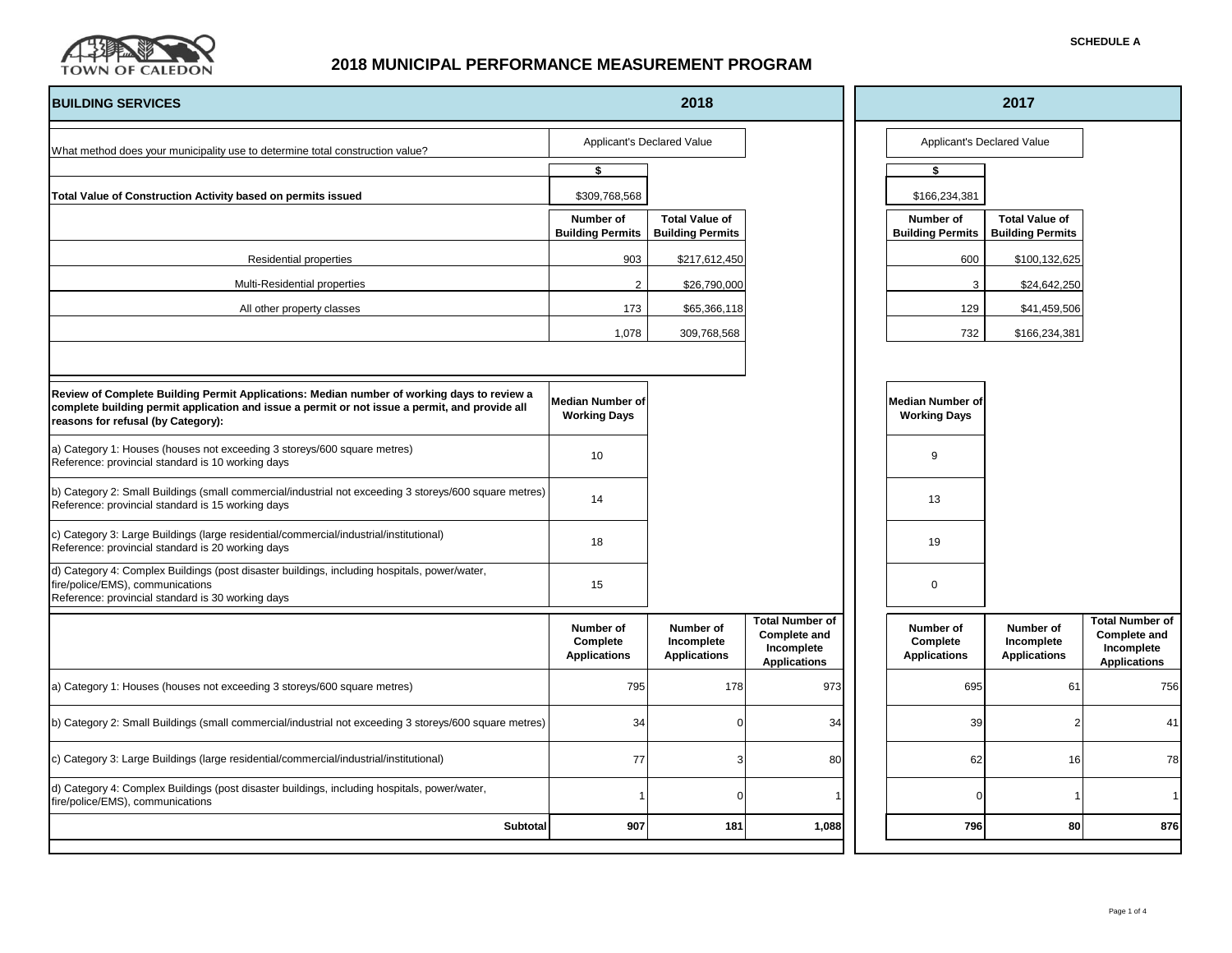

| <b>SCHEDULE A</b> |  |
|-------------------|--|
|-------------------|--|

. .

| <b>PLANNING AND DEVELOPMENT</b>                                                                    |                                                                                | 2018                                               |                                                  |  | 2017                                                                           |                                                    |                                                  |  |
|----------------------------------------------------------------------------------------------------|--------------------------------------------------------------------------------|----------------------------------------------------|--------------------------------------------------|--|--------------------------------------------------------------------------------|----------------------------------------------------|--------------------------------------------------|--|
| <b>Land Use Planning</b>                                                                           | <b>RESIDENTIAL</b><br><b>UNITS WITHIN</b><br><b>SETTLEMENT</b><br><b>AREAS</b> | <b>TOTAL</b><br><b>RESIDENTIAL</b><br><b>UNITS</b> | <b>TOTAL</b><br><b>SECONDARY</b><br><b>UNITS</b> |  | <b>RESIDENTIAL</b><br><b>UNITS WITHIN</b><br><b>SETTLEMENT</b><br><b>AREAS</b> | <b>TOTAL</b><br><b>RESIDENTIAL</b><br><b>UNITS</b> | <b>TOTAL</b><br><b>SECONDARY</b><br><b>UNITS</b> |  |
| Number of residential units in new detached houses (using building permit information)             | 290                                                                            | 347                                                |                                                  |  | 203                                                                            | 250                                                | 8                                                |  |
| Number of residential units in new semi-detached houses (using building permit information)        | 12                                                                             | 19                                                 |                                                  |  | 10                                                                             | 16                                                 |                                                  |  |
| Number of residential units in row houses (using building permit information)                      | 207                                                                            | 207                                                |                                                  |  | 62                                                                             | 62                                                 | $\Omega$                                         |  |
| Number of residential units in new apartments/condo apartments (using building permit information) | 144                                                                            | 144                                                |                                                  |  | 112                                                                            | 112                                                |                                                  |  |
| Subtotal                                                                                           | 653                                                                            | 717                                                |                                                  |  | 387                                                                            | 440                                                | 8                                                |  |
| <b>Land Designated for Agricultural Purposes</b>                                                   |                                                                                | <b>DATA</b>                                        | <b>UNITS</b>                                     |  | <b>DATA</b>                                                                    | <b>UNITS</b>                                       |                                                  |  |
| Hectares of land designated for agricultural purposes in the Official Plan as of December 31, 2017 |                                                                                | 36,914                                             | Hectares                                         |  | 37,089                                                                         | Hectares                                           | Note 1                                           |  |
| Note 1: Lands redesignated from agricultural purposes through OPA 249, OPA 236                     |                                                                                |                                                    |                                                  |  |                                                                                |                                                    |                                                  |  |

| <b>IRECREATION SERVICES</b>                                                                                                                                                                                         |             | 2018           |  | 2017        |                |        |  |
|---------------------------------------------------------------------------------------------------------------------------------------------------------------------------------------------------------------------|-------------|----------------|--|-------------|----------------|--------|--|
| <b>Trails</b>                                                                                                                                                                                                       | <b>DATA</b> | <b>UNITS</b>   |  | <b>DATA</b> | <b>UNITS</b>   |        |  |
| Total kilometres of trails (owned by municipality and third parties)                                                                                                                                                | 186         | KM             |  | 185         | KM             | Note 2 |  |
|                                                                                                                                                                                                                     |             |                |  |             |                |        |  |
| <b>Indoor Recreation Facilities</b>                                                                                                                                                                                 | <b>DATA</b> | <b>UNITS</b>   |  | <b>DATA</b> | <b>UNITS</b>   |        |  |
| Square metres of indoor recreation facilities (municipally owned)                                                                                                                                                   | 34,637      | m <sup>2</sup> |  | 34,637      | m <sup>2</sup> |        |  |
| <b>Outdoor Recreation Facilities</b>                                                                                                                                                                                | <b>DATA</b> | <b>UNITS</b>   |  | <b>DATA</b> | <b>UNITS</b>   |        |  |
| Square metres of outdoor recreation facility space (municipally owned)                                                                                                                                              | 448,551     | m <sup>2</sup> |  | 438,551     | m <sup>2</sup> | Note 2 |  |
| Note 2: Trails added in 2018 are: Palgrave Community Trail, extension of Etobicoke Creek Trail and trails on Greenway Corridor. Bolton Camp Baseball<br>Diamond was added to outdoor recreation facilities in 2018. |             |                |  |             |                |        |  |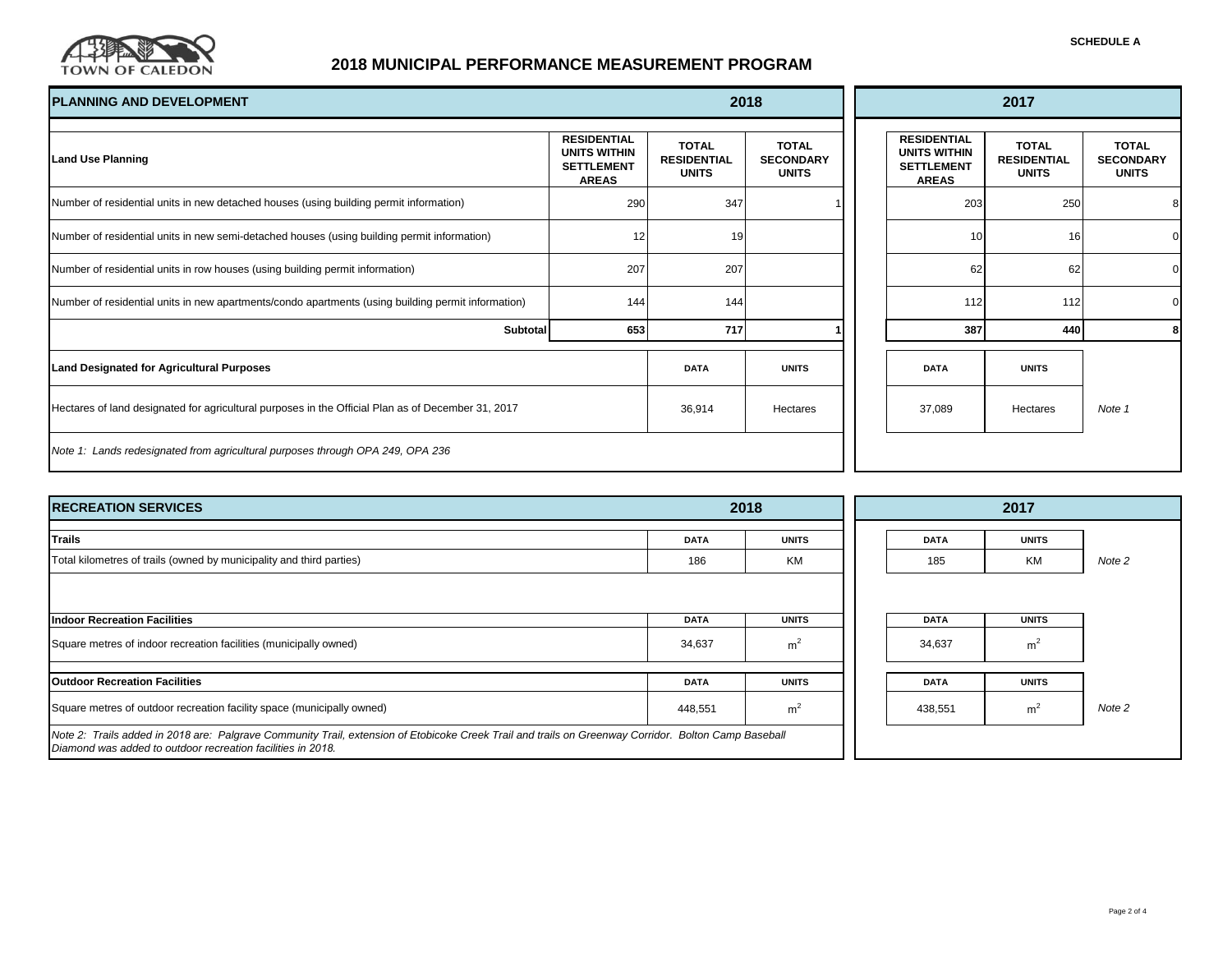

| 2018<br><b>TRANSPORTATION SERVICES</b>                                                                    |                                                                                                                                             |                                   | 2017                                                                                                                                        |                                   |        |
|-----------------------------------------------------------------------------------------------------------|---------------------------------------------------------------------------------------------------------------------------------------------|-----------------------------------|---------------------------------------------------------------------------------------------------------------------------------------------|-----------------------------------|--------|
| <b>Paved Roads</b>                                                                                        |                                                                                                                                             |                                   |                                                                                                                                             |                                   |        |
| Roads: Total Paved Lane KM                                                                                |                                                                                                                                             | 1,263 KM                          | 1,253 KM                                                                                                                                    |                                   |        |
| Condition of Roads : Number of paved lane kilometres where the condition is rated as good to very<br>good |                                                                                                                                             | 560 KM                            |                                                                                                                                             | 682 KM                            |        |
| Has the entire municipal road system been rated?                                                          | Yes                                                                                                                                         |                                   | Yes                                                                                                                                         |                                   |        |
| Indicate the rating system used and the year the rating was conducted                                     |                                                                                                                                             | Pavement Condition Index 2018     | Pavement Condition Index 2016                                                                                                               |                                   |        |
| <b>Unpaved Roads</b>                                                                                      |                                                                                                                                             |                                   |                                                                                                                                             |                                   |        |
| Roads: Total Unpaved Lane KM                                                                              | 241 KM                                                                                                                                      |                                   | 241 KM                                                                                                                                      |                                   |        |
| <b>Winter Control</b><br>Total Lane KM maintained in winter                                               | 1,611 KM                                                                                                                                    |                                   | 1,601 KM                                                                                                                                    |                                   |        |
| Transit                                                                                                   |                                                                                                                                             |                                   |                                                                                                                                             |                                   |        |
| Total number of regular service passenger trips on conventional transit in service area                   |                                                                                                                                             |                                   | 6,285                                                                                                                                       |                                   |        |
| Population of service area                                                                                |                                                                                                                                             |                                   | 30                                                                                                                                          |                                   | Note 3 |
| Note 3: 2017 number restated based on Census instead of Employee Survey for greater accuracy.             |                                                                                                                                             |                                   |                                                                                                                                             |                                   |        |
| <b>Bridges and Culverts</b>                                                                               |                                                                                                                                             |                                   |                                                                                                                                             |                                   |        |
| Bridges and Culverts : Total Square Metres of Surface Area on Bridges and Culverts                        | 14,463 $m2$                                                                                                                                 |                                   | 14,463 $m2$                                                                                                                                 |                                   |        |
| Have all bridges and culverts in the municipal system been rated?                                         | Yes                                                                                                                                         |                                   | Yes                                                                                                                                         |                                   |        |
| Indicate the rating system used and the year the rating was conducted                                     |                                                                                                                                             | MTO Bridge Condition Index - 2017 |                                                                                                                                             | MTO Bridge Condition Index - 2017 |        |
|                                                                                                           | Number of<br>structures where<br>the condition of<br>primary<br>components is<br>rated as good to<br>very good,<br>requiring only<br>repair | <b>Total Number</b>               | Number of<br>structures where<br>the condition of<br>primary<br>components is<br>rated as good to<br>very good,<br>requiring only<br>repair | <b>Total Number</b>               |        |
| <b>Bridges</b><br><b>Culverts</b>                                                                         | 48<br>29                                                                                                                                    | 75<br>60                          | 48<br>29                                                                                                                                    | 75<br>60                          |        |
| <b>Subtotal</b>                                                                                           | 77                                                                                                                                          | 135                               | 77                                                                                                                                          | 135                               |        |